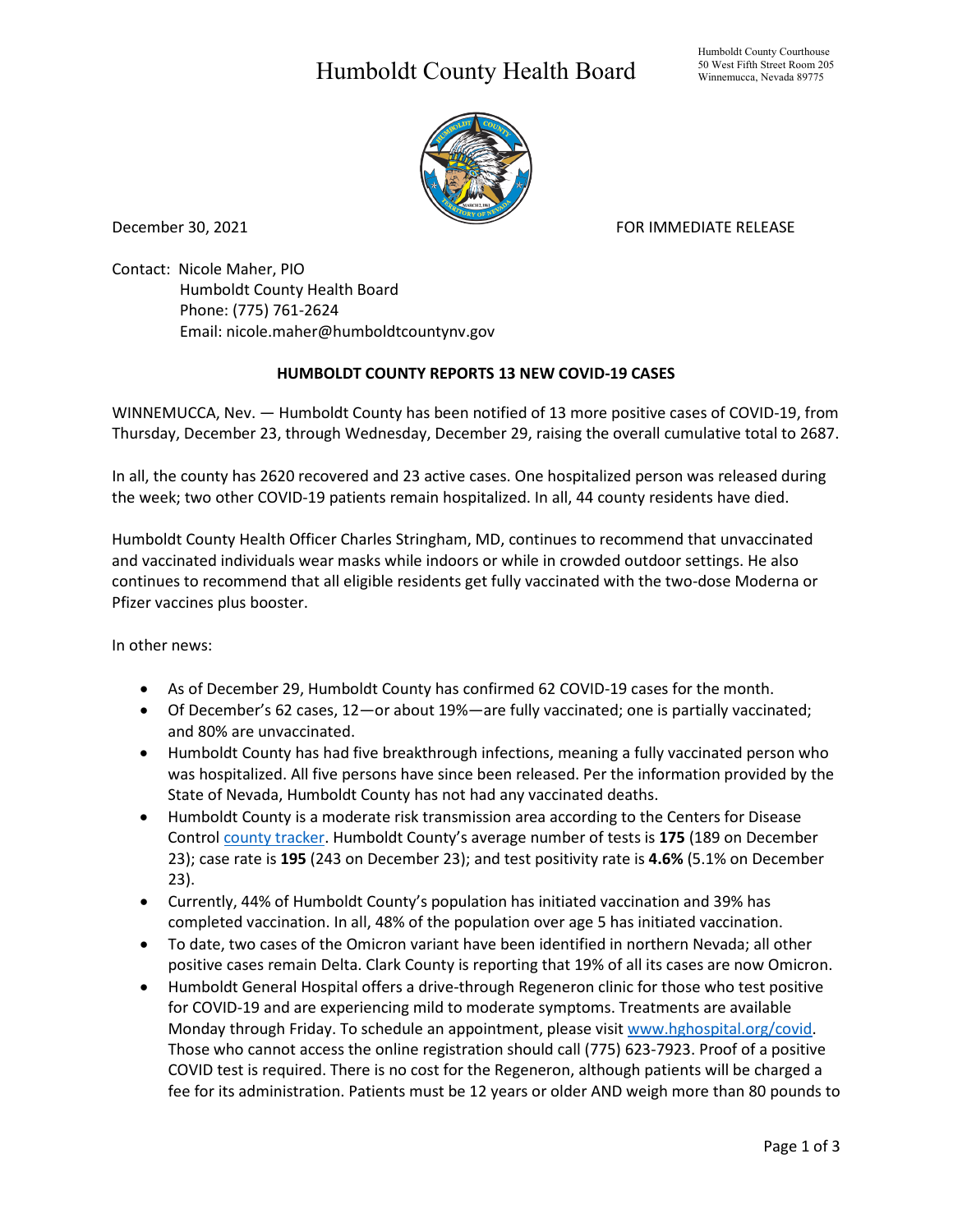participate.

- Humboldt General Hospital has a COVID-19 medical provider on staff who is available to meet with those seeking to prevent COVID, those who have tested positive for the virus, and those who continue to experience the lingering effects of COVID illness. To make an appointment, please call (775) 623-5222, ext. 1379. The clinic is located at 51 E. Haskell Street in the building adjacent to the drive-through COVID-19 screening clinic.
- Pfizer vaccines for 5- to 11-year-old children have been approved and are now available through Humboldt County Community Health. Please call (775) 626-6575 to make an appointment.
- Booster doses of the COVID-19 vaccine are now available for the Moderna, Pfizer and Johnson & Johnson vaccines for all populations age 16 and older. Recipients of the two-dose Moderna or Pfizer vaccines should receive a booster six months following their second shot; recipients of the Johnson & Johnson vaccine should receive a booster two months following their initial vaccination.

| Case # | <b>Gender</b> | <b>Age Range</b> | <b>Contact</b>      | <b>Status</b>  |
|--------|---------------|------------------|---------------------|----------------|
| 2675   | Man           | 20s              | Under investigation | Self-isolating |
| 2676   | Man           | 30 <sub>s</sub>  | Under investigation | Self-isolating |
| 2677   | Woman         | 30 <sub>s</sub>  | Under investigation | Self-isolating |
| 2678   | Man           | 30 <sub>s</sub>  | Under investigation | Self-isolating |
| 2679   | Man           | 40s              | Under investigation | Self-isolating |
| 2680   | Woman         | 30 <sub>s</sub>  | Under investigation | Self-isolating |
| 2681   | Female        | Child            | Under investigation | Self-isolating |
| 2682   | Man           | 50s              | Under investigation | Self-isolating |
| 2683   | Woman         | 40s              | Under investigation | Self-isolating |
| 2684   | Woman         | 60s              | Under investigation | Self-isolating |
| 2685   | Woman         | 20s              | Under investigation | Self-isolating |
| 2686   | Female        | Child            | Under investigation | Self-isolating |
| 2687   | Man           | 20s              | Under investigation | Self-isolating |

Brief summary information of Humboldt County's latest cases follows:

The following vaccination opportunities are available to Humboldt County residents:

- **Ridley's Pharmacy** is offering the Moderna, Pfizer and Johnson & Johnson vaccines to Humboldt County residents age 16 and older. No appointment is necessary; drop by anytime between 9 a.m. and 6 p.m. Monday through Friday, not including holidays.
- **The Walmart Pharmacy** in Winnemucca is offering COVID-19 vaccines to all individuals age 5 and older, including boosters for persons age 16 and older. Vaccine type depends on age and availability. No appointment is necessary; go to the pharmacy drop-off window to ask for assistance.
- **The Community Health Nurse** is offering vaccination appointments to all individuals age 5 and older, including boosters for persons age 16 and older. Please call (775) 626-6575 to schedule.

Local COVID-19 information is available in Spanish [@CovidEspanol.](https://www.facebook.com/CovidEspanol) Humboldt County COVID-19 updates and information are available in English at [@HumboldtCountyNV,](https://www.facebook.com/humboldtcountynv) at [www.hcnv.us](http://www.hcnv.us/) and at The Humboldt [County Report.](https://spark.adobe.com/page/llU1h2xbgNKeR/)